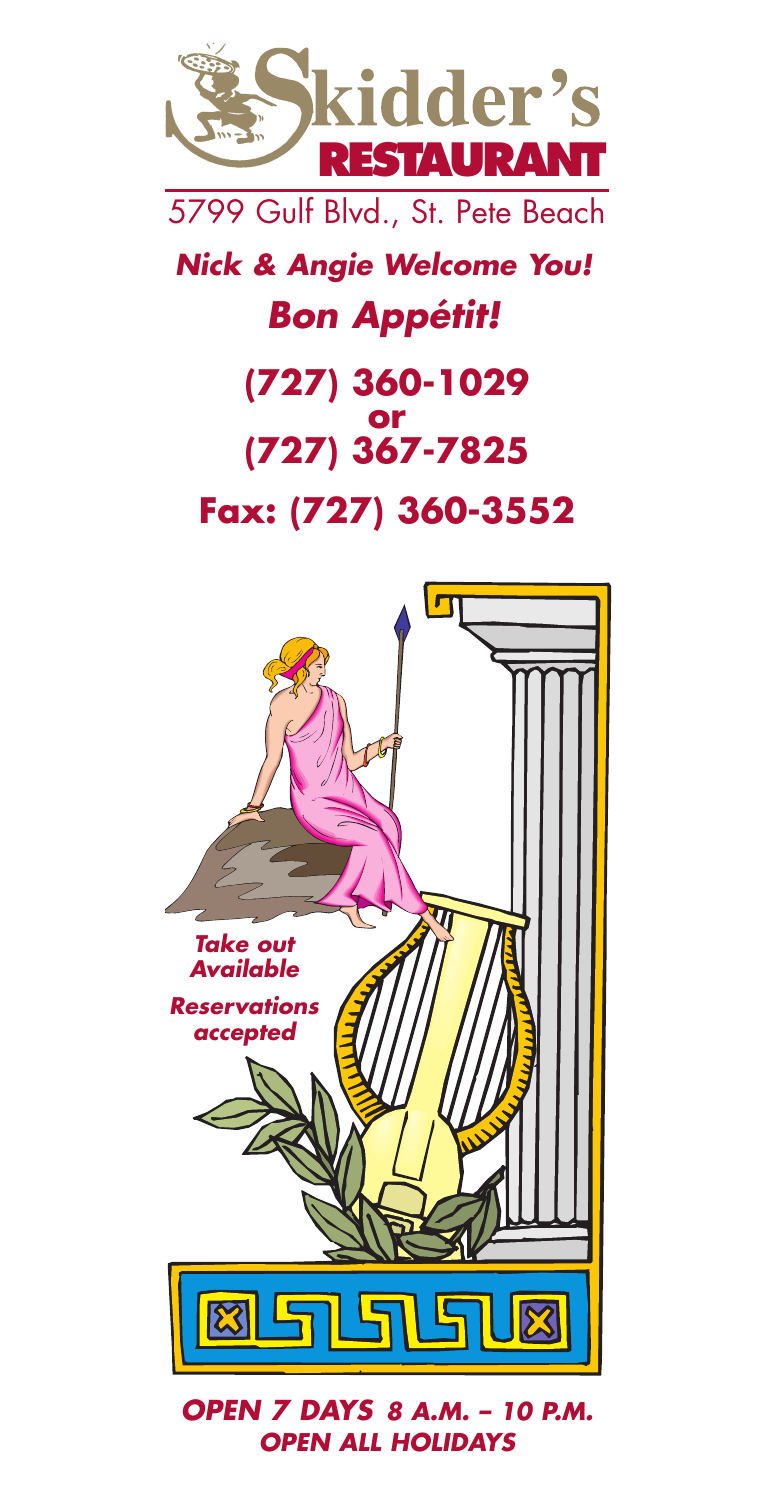#### **WELCOME TO SKIDDER'S RESTAURANT**



| Mozzarella en Carozza 8.95                                                                      |
|-------------------------------------------------------------------------------------------------|
|                                                                                                 |
| Jalapeño Poppers 9.95                                                                           |
| <b>Stuffed Mushrooms</b> - with crabmeat 10.95                                                  |
|                                                                                                 |
| Chicken Fingers- with Honey Mustard 9.50                                                        |
|                                                                                                 |
|                                                                                                 |
|                                                                                                 |
|                                                                                                 |
| <b>Stuffed Grape Leaves 7.95</b>                                                                |
| Garlic Bread 4.95                                                                               |
|                                                                                                 |
|                                                                                                 |
| <b>Broiled Octopus</b> 14.95                                                                    |
| <b>Spinach Pie 14.95</b>                                                                        |
| Feta Cheese, Olives, Tomatoes & Onions-                                                         |
| <b>Greek Antipasto-</b>                                                                         |
| A variety of traditional Grecian Gourmet items<br>calamari, red caviar, grape leaves, etc 19.95 |



# **SOUP DU JOUR**

| <b>Cup4.50 Bowl5.95</b> |  |                               |
|-------------------------|--|-------------------------------|
|                         |  | <b>French Onion Soup</b> 6.95 |

kidder's

### **SALADS**

| <b>Greek Salad-</b> a mixture of lettuce, tomatoes,<br>cucumbers, peppers, onions, topped with feta cheese,<br>olives, anchovies, and stuffed grape leaves $\ldots \ldots \ldots$ 9.95 |
|----------------------------------------------------------------------------------------------------------------------------------------------------------------------------------------|
| <b>Caesar Salad-</b> fresh Romaine lettuce, Parmesan<br>and Romano cheeses, croutons, and our special<br>with chicken $\dots\dots\dots\dots\dots\dots\dots\dots$ . Add 4.25            |
| <b>Chef Salad-</b> Julienne of Turkey, Ham, Roast Beef,<br>Imported Swiss Cheese, lettuce, tomato, sliced egg 13.95                                                                    |
| Waist Watcher- fresh Turkey on a bed of<br>crisp lettuce, cottage cheese, tomatoes 18.95                                                                                               |
| Tuna Salad Platter- on a bed of crisp lettuce,<br>cole slaw, tomato, potato salad and cucumber 18.95                                                                                   |
| <b>Chicken Salad Platter-</b> on a bed of crisp lettuce,<br>cole slaw, tomato, potato salad and cucumber $\dots \dots 18.95$                                                           |
| <b>Skidder's Health Salad-</b> fresh fruit salad with<br>creamy cottage cheese and jello $\ldots \ldots \ldots \ldots \ldots 18.95$                                                    |

**We proudly buy our own produce locally.**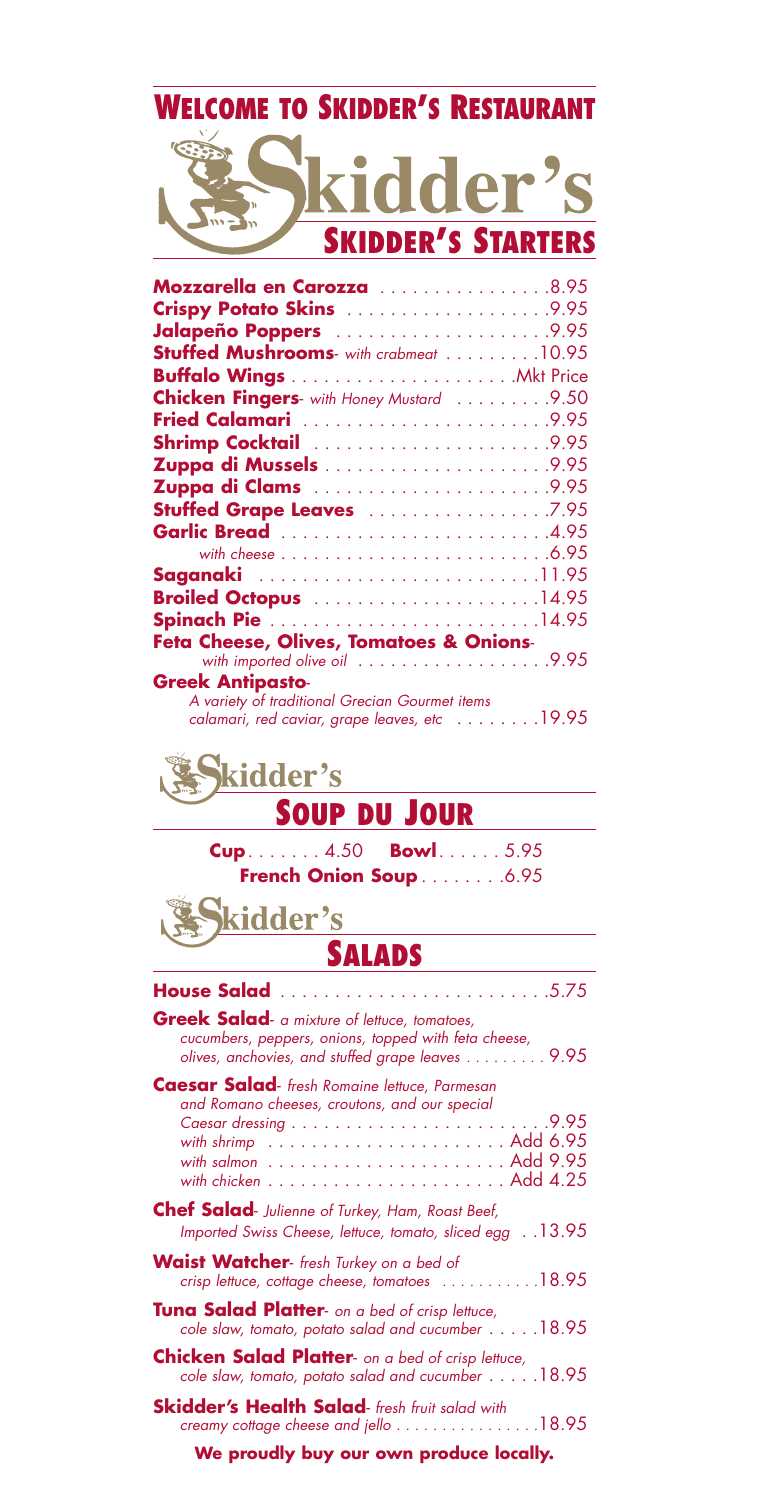

We use only the finest ingredients to make the world's finest pizza; our dough is upper crust - it's homemade and rises to perfection. Then covered with farm fresh vegetables and aromatic cheeses from Wisconsin. Savour our zesty Italian sauce with just the right combination of herbs and spices.

Are we making your mouth water yet? Try a pie for yourself. No matter what part of the world you're from you'll agree Skidder's makes the world's finest pizza.

#### **SKIDDER'S PIZZA**

**Small - 10" Large - 16"**

| <b>Cheese Plain</b> 13.95 19.95                      |                                                 |  |
|------------------------------------------------------|-------------------------------------------------|--|
| Pepperoni 16.95 22.95                                |                                                 |  |
| <b>Italian Sausage</b> 16.95 22.95                   |                                                 |  |
| Meatballs 16.95 22.95                                |                                                 |  |
| <b>Bacon</b> 16.95 22.95                             |                                                 |  |
| <b>Mushrooms</b> . 14.95 20.95                       |                                                 |  |
| Eggplant 14.95 20.95                                 |                                                 |  |
| Broccoli 14.95 20.95                                 |                                                 |  |
| Onions. 14.95 20.95                                  |                                                 |  |
| Green Peppers 14.95 20.95                            |                                                 |  |
| Anchovies 14.95 20.95                                |                                                 |  |
| <b>Extra Cheese15.9521.95</b>                        |                                                 |  |
| Skidder's Special- (pepperoni, sausage, meatball,    |                                                 |  |
| mushrooms, green peppers, onions $19.95$ 24.95       |                                                 |  |
| Mexican Pizza- (jalapeño peppers, black olives       |                                                 |  |
|                                                      | and meatball) 18.95 23.95                       |  |
| Greek Pizza- (spinach, feta cheese, fresh sliced     |                                                 |  |
|                                                      |                                                 |  |
| Pizza Italiano- (pepperoni, Italian sausage)         |                                                 |  |
|                                                      | . 18.95 23.95                                   |  |
| West Coast Pizza- (mushrooms, eggplant, broccoli,    |                                                 |  |
|                                                      | onion, green peppers). $. 18.95 \ldots$ . 23.95 |  |
| <b>British Pizza</b> - (tuna and onions) 18.95 23.95 |                                                 |  |
| <b>Hawaiian</b> - (pineapple and ham) 18.95 23.95    |                                                 |  |
|                                                      |                                                 |  |

#### **EXTRA TOPPINGS**

| <b>Small</b> 1.50 <b>Large</b> 1.95 |  |  |  |  |
|-------------------------------------|--|--|--|--|
|-------------------------------------|--|--|--|--|

It is customary to tip 18%. All servers will appreciate your generosity!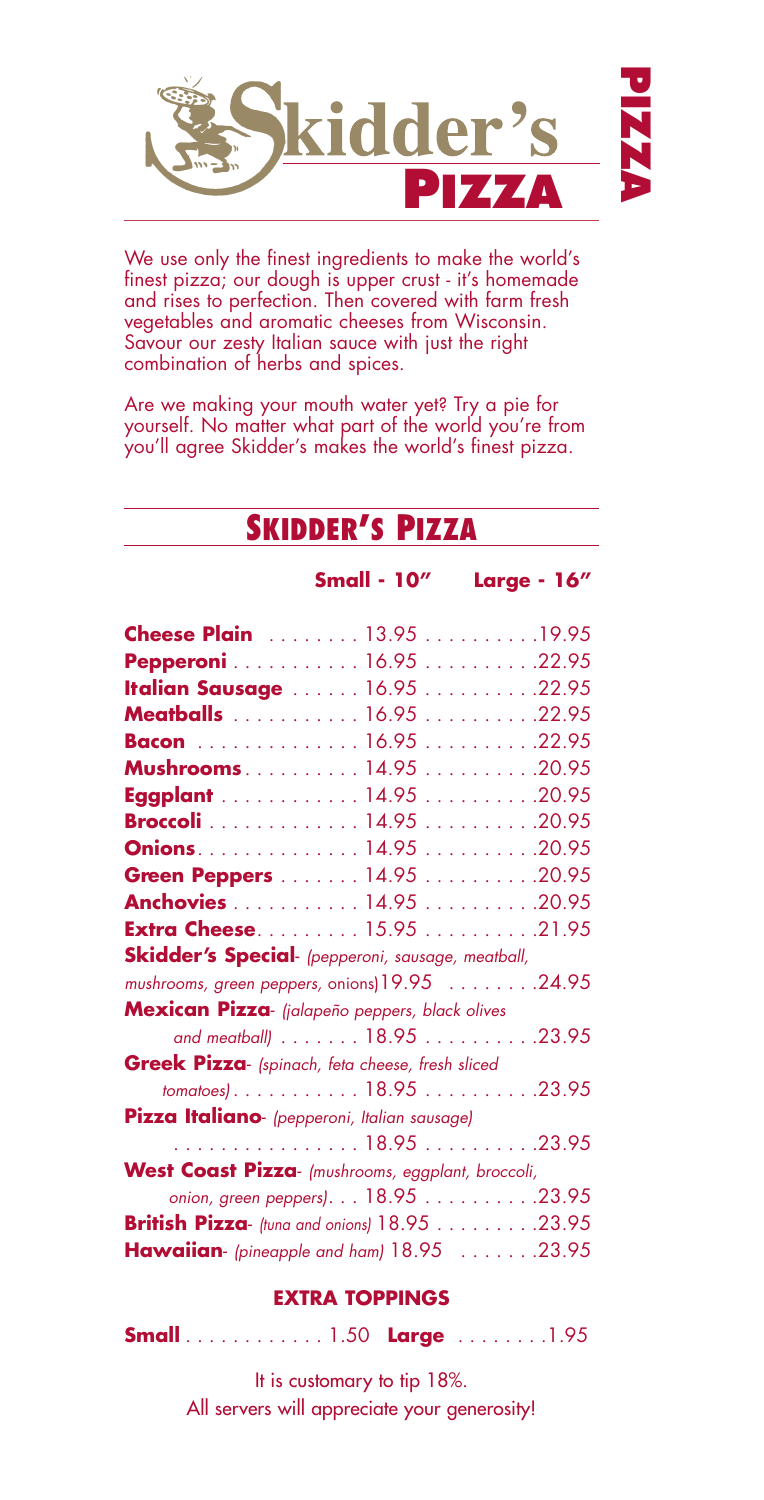

**HAMBURGERS**

**All Natural Certified Black Angus Burgers**

| Skidder's Burger- with swiss cheese, bacon,    |
|------------------------------------------------|
| mushrooms, sauteed onions 13.95                |
|                                                |
| Greek Burger- with feta cheese 11.95           |
| Pizza Burger- with Mozzarella cheese and       |
|                                                |
| <b>Mexican Burger-</b> with cheddar, jalapenos |
|                                                |

All burgers served with cole slaw and a pickle. **French Fries 1.75 Extra**



| Homemade Meatballs 10.95       |  |
|--------------------------------|--|
|                                |  |
|                                |  |
|                                |  |
|                                |  |
| Eggplant Parmigiana10.95       |  |
| (served hot or cold)           |  |
| <b>French Fries 1.75 Extra</b> |  |





| Turkey Club- Turkey with bacon, lettuce and tomato 12.95              |  |
|-----------------------------------------------------------------------|--|
| Roast Beef Club- with swiss cheese, lettuce and tomato 12.95          |  |
| <b>Tuna Club</b> - with sliced egg, lettuce and tomato $\dots$ .11.95 |  |
| <b>Junior Club</b> - Chicken Salad with bacon, lettuce                |  |
|                                                                       |  |
| (all above served with french fries, cole slaw, and pickle)           |  |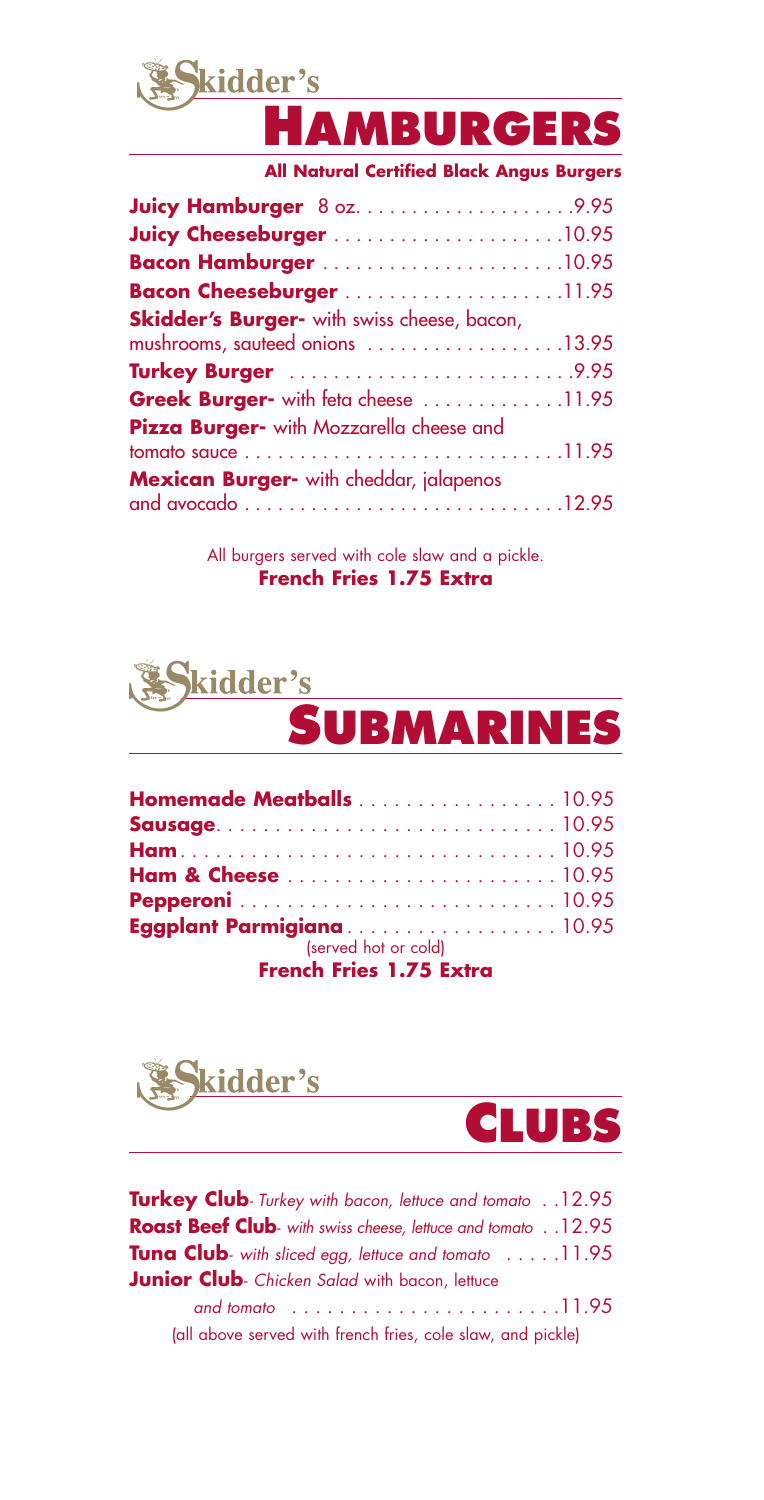

**SANDWICHES**

#### **Skidder's Fresh Grouper Sandwich**-

| Your choice of preparation:<br>fried, broiled or blackened                                                                                |
|-------------------------------------------------------------------------------------------------------------------------------------------|
| with lettuce, tomato and tartar sauce Mkt Price                                                                                           |
|                                                                                                                                           |
| <b>Roast Beef</b> 8.95                                                                                                                    |
|                                                                                                                                           |
| <b>Chicken Salad</b> 8.95                                                                                                                 |
|                                                                                                                                           |
|                                                                                                                                           |
| <b>Grilled American or Swiss Cheese  6.50</b><br>with tomato $\ldots \ldots \ldots \ldots \ldots \ldots \ldots \ldots \ldots \ldots$ 7.25 |
| <b>Grilled Chicken Breast Sandwich-</b><br>with lettuce and tomato 8.95                                                                   |
| <b>Grilled Breast of Chicken ala Parmigiana</b><br>served with a tangy sauce and smothered in mozzarella cheese. $.9.95$                  |
| <b>Grilled Cajun Chicken Sandwich</b> - with sauteed onions 9.95                                                                          |
| <b>Grilled Chicken Supreme-</b> with sauteed onions,<br>mushrooms and melted swiss cheese $11.95$<br>Forced Folio 1 75 Felix -            |
|                                                                                                                                           |

#### **French Fries 1.75 Extra**

# kidder's **GREEK SPECIALTIES**

# **Sandwiches**

| <b>Souvlaki</b> - with tzatziki, tomatoes & onions 9.45         |  |
|-----------------------------------------------------------------|--|
| <b>Chicken Souvlaki</b> - with tzatziki, tomatoes & onions 9.45 |  |
| Gyro- with tzatziki, tomatoes & onions. 9.45                    |  |

#### **Pork & Chicken Platters All Natural**

| <b>Combination Platter 21.95</b>                              |
|---------------------------------------------------------------|
|                                                               |
|                                                               |
|                                                               |
| (served with small Greek Salad and French Fries)              |
| <b>Mousaka</b> - served with vegetable and dinner salad 19.95 |
| <b>Spinach Pie</b> - served with small Greek salad 19.95      |
| <b>Grilled Breast of Chicken on Pita-</b>                     |
| with fresh Greek salad. 19.95                                 |

### **Side Orders**

| <b>Spaghetti-</b> with tomato sauce. . 6.95 with meat sauce. . 7.95 |  |
|---------------------------------------------------------------------|--|
| <b>French Fries</b> 4.25 <b>Potato of the day</b> 3.95              |  |
| <b>Onion Rings 5.95 Fresh Vegetable 4.95</b>                        |  |
| Potato Salad  4.95 Cottage Cheese  5.95                             |  |
| <b>Cole Slaw 3.95 Rice 3.25</b>                                     |  |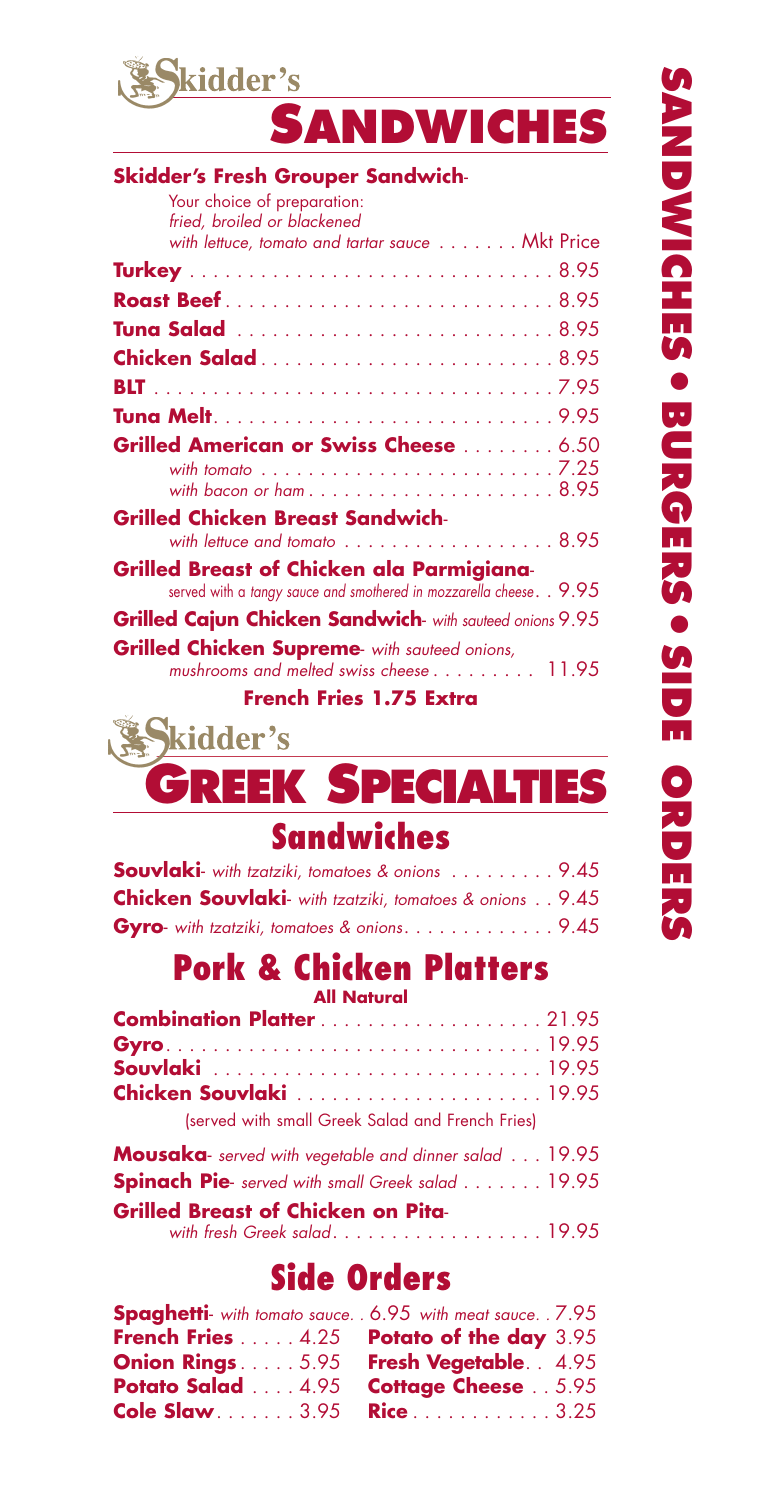kidder's

# **PASTA**

| <b>Linguine with Red or White Clam Sauce 19.95</b>        |  |
|-----------------------------------------------------------|--|
|                                                           |  |
|                                                           |  |
|                                                           |  |
|                                                           |  |
|                                                           |  |
| <b>Baked Ziti ala Skidders 18.95</b>                      |  |
| Eggplant Parmigiana- with spaghetti 18.95                 |  |
| Manicotti- with Tomato Sauce 17.95                        |  |
| Manicotti- with Meat Sauce 18.95                          |  |
| <b>Cheese Ravioli- with Tomato Sauce17.95</b>             |  |
| <b>Cheese Ravioli- with Meat Sauce18.95</b>               |  |
|                                                           |  |
|                                                           |  |
| Spaghetti Filleto Pomodoro 17.95                          |  |
| <b>Spaghetti</b> - with Meatballs or Sausage. 19.95       |  |
| <b>Shrimp Parmigiana</b> - with spaghetti 23.95           |  |
|                                                           |  |
| Seafood Pasta- shrimp, scallops, grouper & calamari 27.95 |  |
| <b>Shrimp and Scallops Fra Diavolo</b> 26.95              |  |
| Shrimp Scampi over Rice 23.95                             |  |
|                                                           |  |
|                                                           |  |
| <b>Chicken Alfredo</b> 19.95                              |  |
| (served with soup or dinner salad)                        |  |

#### **VEAL & CHICKEN**

| Grilled Breast of Chicken over Rice with vegetable. 19.95                                                                           |  |
|-------------------------------------------------------------------------------------------------------------------------------------|--|
| Chicken and Artichokes- sauteed with white wine & artichokes 20.95                                                                  |  |
| <b>Chicken Parmigiana</b> - served with Spaghetti. 20.95                                                                            |  |
| <b>Chicken Marsala-</b> sauteed with fresh mushrooms and Marsala wine 20.95                                                         |  |
| Chicken Pimientos- sauteed with white wine and butter,                                                                              |  |
| <b>Chicken Florentine-</b> sauteed in egg batter with lemon                                                                         |  |
| <b>Chicken Francaise</b> - lightly dipped in egg batter, sauteed                                                                    |  |
|                                                                                                                                     |  |
| <b>Chicken Piccata-</b> sauteed with lemon and white wine,                                                                          |  |
| <b>Chicken Margarita</b> - sauteed with white wine and marinara<br>sauce, topped with sliced eggplant and zesty mozzarella. . 21.95 |  |
| Veal and Artichokes- sauteed with white wine and artichokes 25.95                                                                   |  |
| <b>Veal Parmigiana</b> - served with spaghetti25.95                                                                                 |  |
| Veal Marsala- sauteed with fresh mushrooms and Marsala wine 25.95<br>Veal Florentine- sauteed in egg batter with lemon and white    |  |
| <b>Veal Francaise</b> - lightly dipped in egg batter then sauteed                                                                   |  |
|                                                                                                                                     |  |
| Veal Piccata- sauteed with lemon and white wine, mushrooms                                                                          |  |
| Veal Margarita- sauteed with white wine and marinara sauce<br>topped with sliced eggplant and zesty mozzarella 25.95                |  |
| Veal Pimientos- sauteed with white wine and butter, topped with pimientos 25.95                                                     |  |
| (Served with a dinner salad or soup, potato and vegetable -                                                                         |  |

Parmigiana entrees served with spaghetti only)

Plate sharing is additional 2.95 per person.

**We proudly serve antibiotic-free and hormone-free chicken.**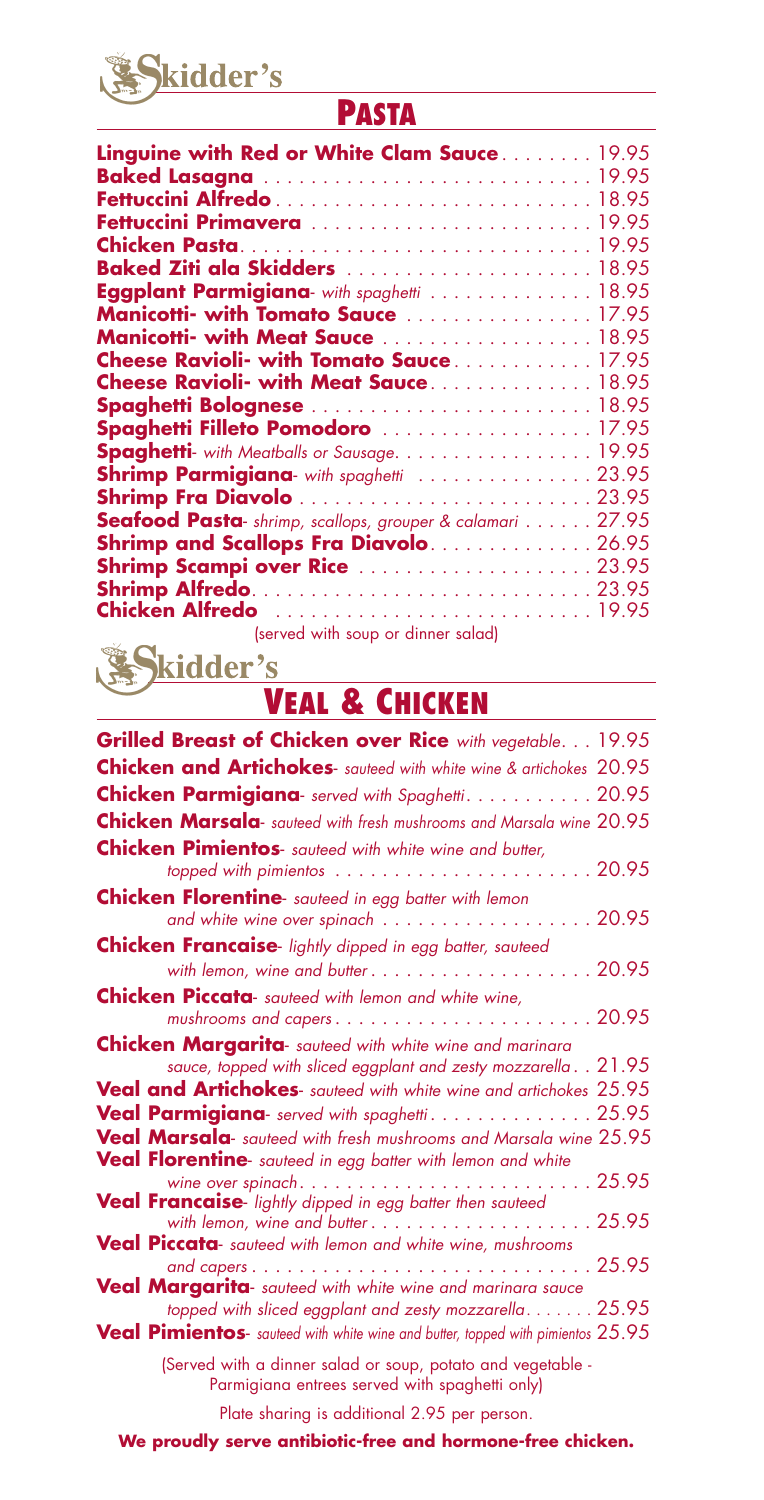

## **STEAKS**

| <b>Skidder's Thick and Juicy Filet Mignon  Mkt Price</b>     |  |
|--------------------------------------------------------------|--|
| <b>Land &amp; Sea Combination</b>                            |  |
|                                                              |  |
|                                                              |  |
| <b>Surf &amp; Turf</b> Filet Mignon & Lobster Tail Mkt Price |  |
| (served with dinner salad or soup, potato and vegetable)     |  |

# Skidder's

**BROILED SEAFOOD**

| Grouper Mkt Price Scottish Organic Salmon 23.95                            |  |
|----------------------------------------------------------------------------|--|
| <b>Filet of Flounder.</b> . 19.95 <b>Shrimp</b> 19.95                      |  |
|                                                                            |  |
| <b>Stuffed Shrimp</b> - with crabmeat. 24.95                               |  |
| <b>Skidder's Seafood Combo-</b> shrimp, scallops, salmon, grouper. . 26.95 |  |
| <b>Stuffed Filet of Flounder-</b> with crabmeat  23.95                     |  |
| <b>Stuffed Filet of Flounder Florentine Mateurer 1.1.1.1.1.1.23.95</b>     |  |
|                                                                            |  |
| <b>Grouper Francaise  Mkt Price</b>                                        |  |
| (served with dinner salad or soup, potato and vegetable)                   |  |

kidder's

## **FRIED SEAFOOD**

|                                                                       |                                | <b>Fried Shrimp</b> 18.95 <b>Fried Scallops</b> 24.95 |  |
|-----------------------------------------------------------------------|--------------------------------|-------------------------------------------------------|--|
|                                                                       |                                | <b>Fried Calamari</b> 17.95 <b>Fried Filet</b> 18.95  |  |
|                                                                       | <b>Fried Grouper Mkt Price</b> |                                                       |  |
| <b>Skidder's Seafood Combination-scallops, shrimp, flounder 24.95</b> |                                |                                                       |  |
| (served with french fries, cole slaw and tartar sauce)                |                                |                                                       |  |



# **CHILDREN'S MENU**

| <b>Chicken Fingers</b> with French Fries 8.95         |
|-------------------------------------------------------|
| <b>Fried Shrimp</b> (3) with French Fries 8.95        |
| <b>Grilled Cheese</b> with French Fries 5.95          |
| <b>Fried Filet of Flounder</b> with French Fries 8.95 |
|                                                       |

An 18% gratuity may be added to your bill.